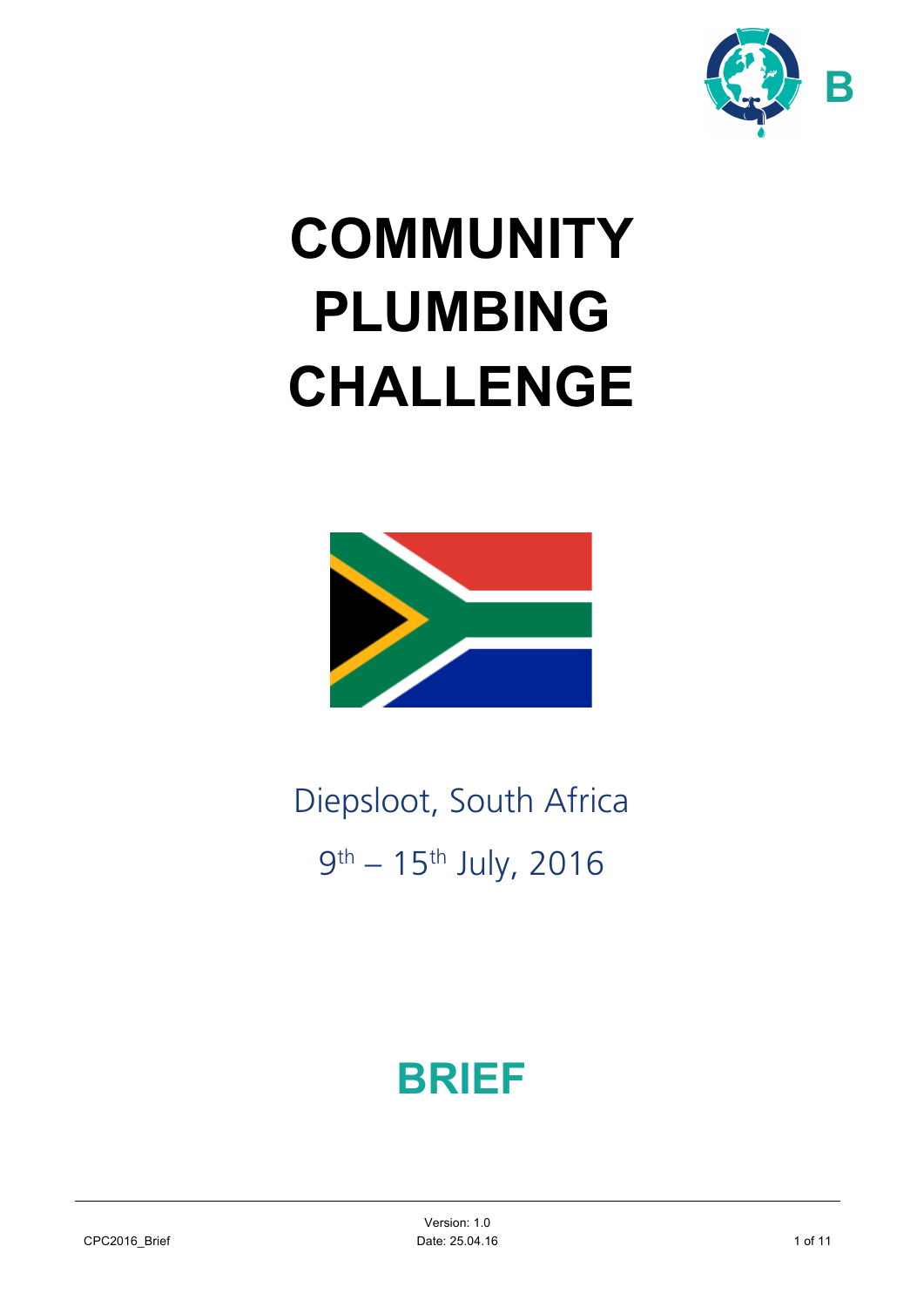

# **HEY DIEPSLOOT… WASSUP?**



WASSUP – the Water, Amenities and Sanitation Services Upgrading Programme – is a community organization that repairs and maintains communal toilet facilities, taps and drains in the township of Diepsloot.



In joining Community Plumbing Challenge 2016, Teams will experience first-hand the testing but inspirational work which is carried out by WASSUP – and other skilled community groups like them – in townships across South Africa, every day.

Teams will be asked to offer creative solutions for upgrade and upkeep of these communal toilet facilities, assembling and testing their new designs, then supporting WASSUP to install these solutions for local residents across Diepsloot.

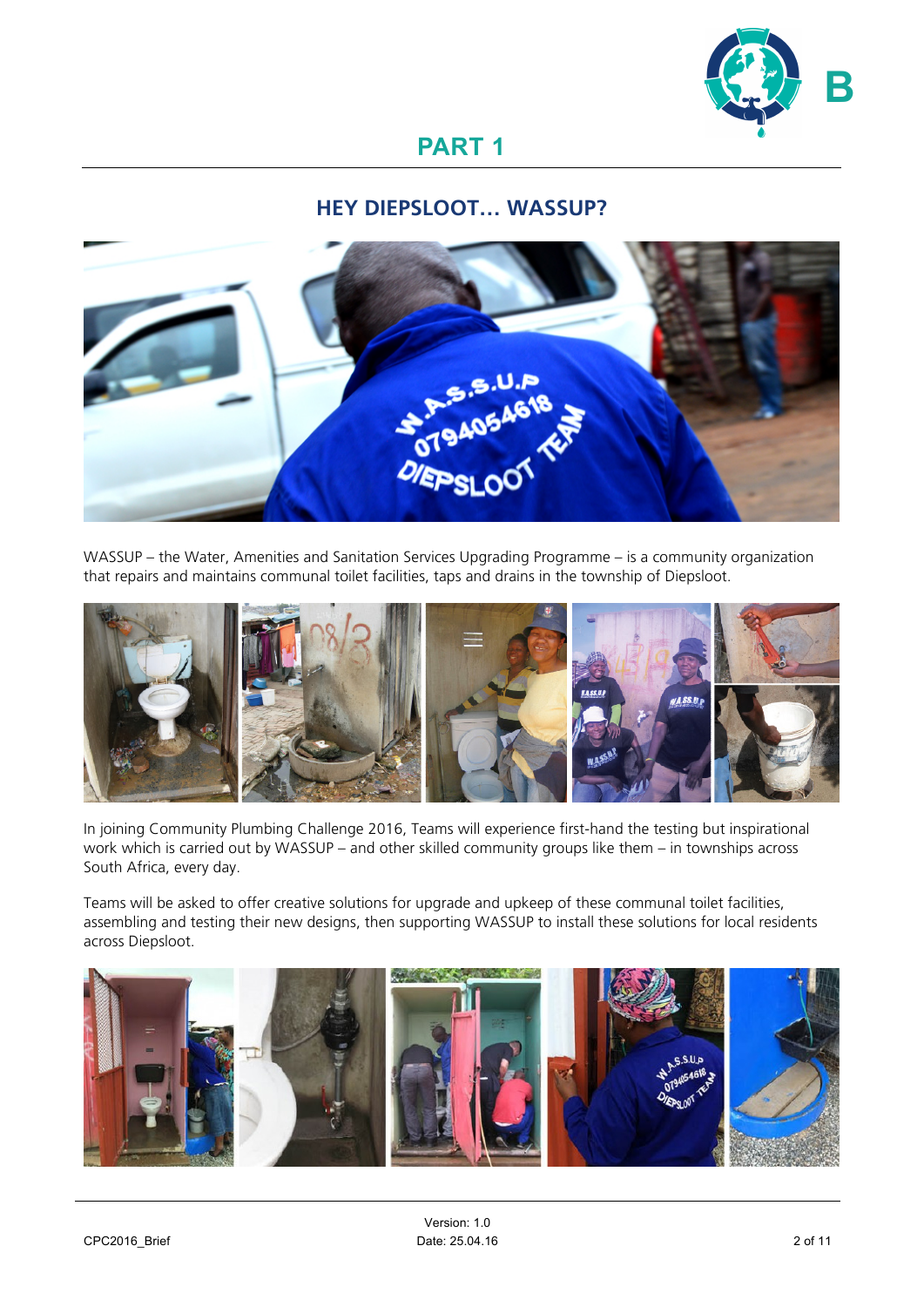

# **OVERVIEW**

# **YOUR CHALLENGE**

- **Demonstrating best practice in sustainable design, material selection, technology, and construction, each Team will upgrade two communal toilet units:**
	- o **The first unit will be 'freestyle' design, prepared before arrival in South Africa. This unit will be built offsite at the CPC Hub, Diepsloot, on days 1–2.**
	- o **The second unit will be a collaborative design, utilizing the best ideas from all Teams.** 
		- **This unit will be built offsite at the CPC Hub, Diepsloot, on days 2–3.**
- **Following completion of these two units, Teams will collaborate with WASSUP to install them onsite in the Extension 1 neighbourhood of Diepsloot, on days 4–6.**
- **Each team will install water meters and data loggers to monitor water usage for both the cisterns and water collection points, over the three months following the CPC event.**

# **This Brief has five parts:**

- **1** Full design solution for a 'freestyle' toilet unit (pre-arrival)
- **2** Quality construction / assembly of one 'freestyle' and one 'collaborative' toilet unit (day 1–3, CPC hub)
- **3** Team presentation of design solutions to Diepsloot group (day 2)
- **4** Installation of unit pairs (day 4–6, in township)
- **5** Design and construct a trolley/cart (day 4–6, in township)

# **Please refer to the following Supporting Documents (separate files):**

- Full individual unit plans (filename: CPC2016\_Unitplans.pdf)
- Photos of individual units (filename: CPC2016\_Photos.pdf)

# **General tips:**

All presentations and activities prepared should attempt creative means of interaction with the WASSUP Team and other local residents/users, in order to overcome language and literacy barriers.

Flip charts will be available, if required. All other printed material should be prepared in advance.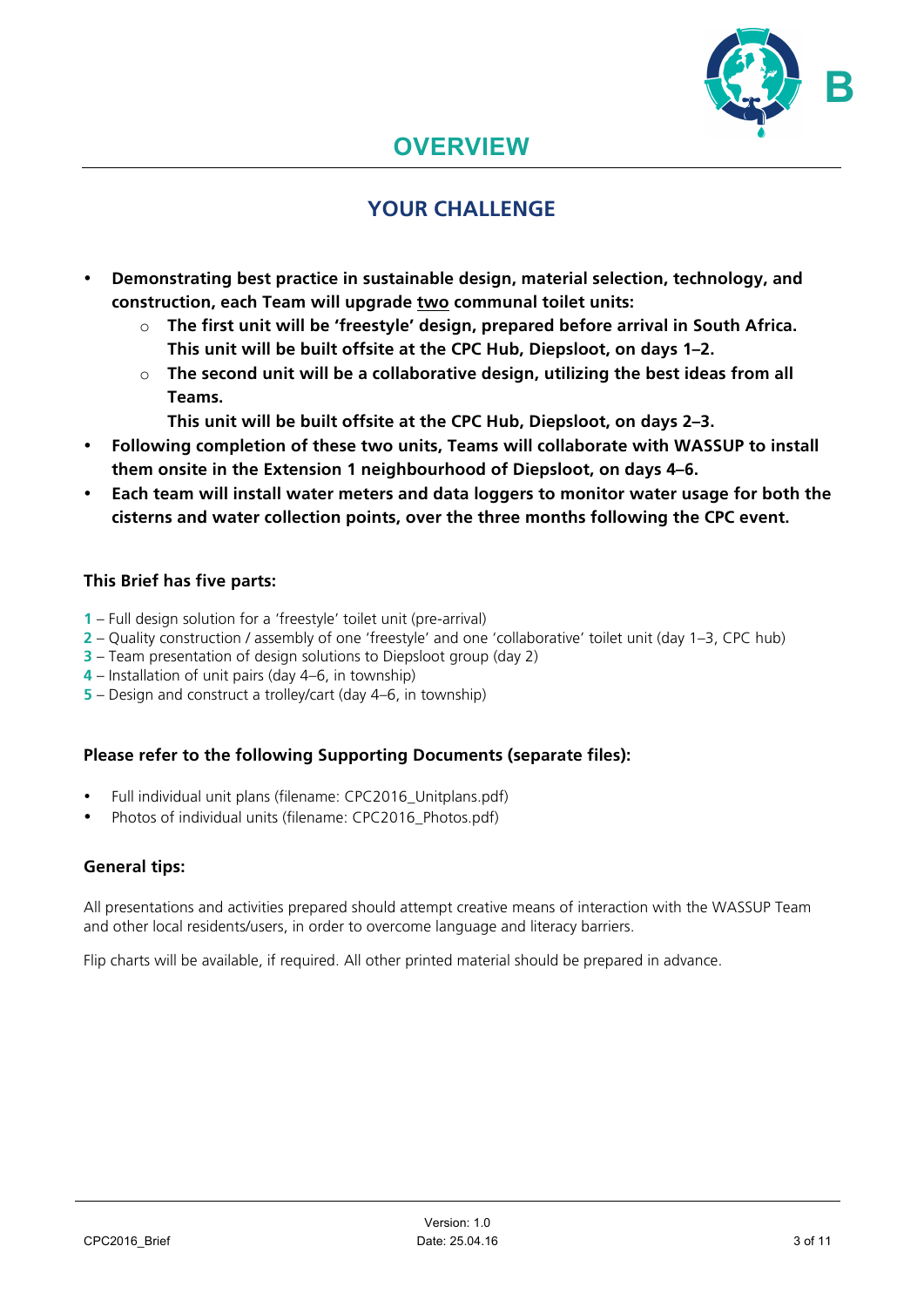

# **FULL DESIGN SOLUTION FOR TOILET UNIT (FREESTYLE UNIT)**

# **Timeframe:**

This must be completed during the period 25 April to 23 June, 2016 (pre-arrival to South Africa).

All work must be submitted to the CPC Organizing Team by close of business on Friday, 24 June 2016.

## **Requirement:**

Provide a proposal to improve the access and functionality of a modular flush toilet, water collection point, hand washing and clothes washing facilities for communal use. The number of people who will use each facility will range from a minimum of 125 people to a maximum of 250 people. The hours of usage are from 5am to 10pm. At maximum usage (250 people) this equates to 18 people per hour, for 14 hours.

The proposal is to utilise existing precast concrete toilet cubicles, which were removed from Diepsloot in March 2016 (see attached photos: CPC2016\_Photos.pdf). Consideration is to be given to existing penetrations for water connections, waste connection to mains sewer, top and bottom door pivot, trough fixings, built in wall vent and lifting holes (for craning to site).

# **You must deliver:**

- **Rationale document (how it works).**
- **2D/3D design files based on templates provided.**
- **Installation and maintenance guide for the solution, including required toolkit.**
- **Material costing/budget in order to implement the solution.**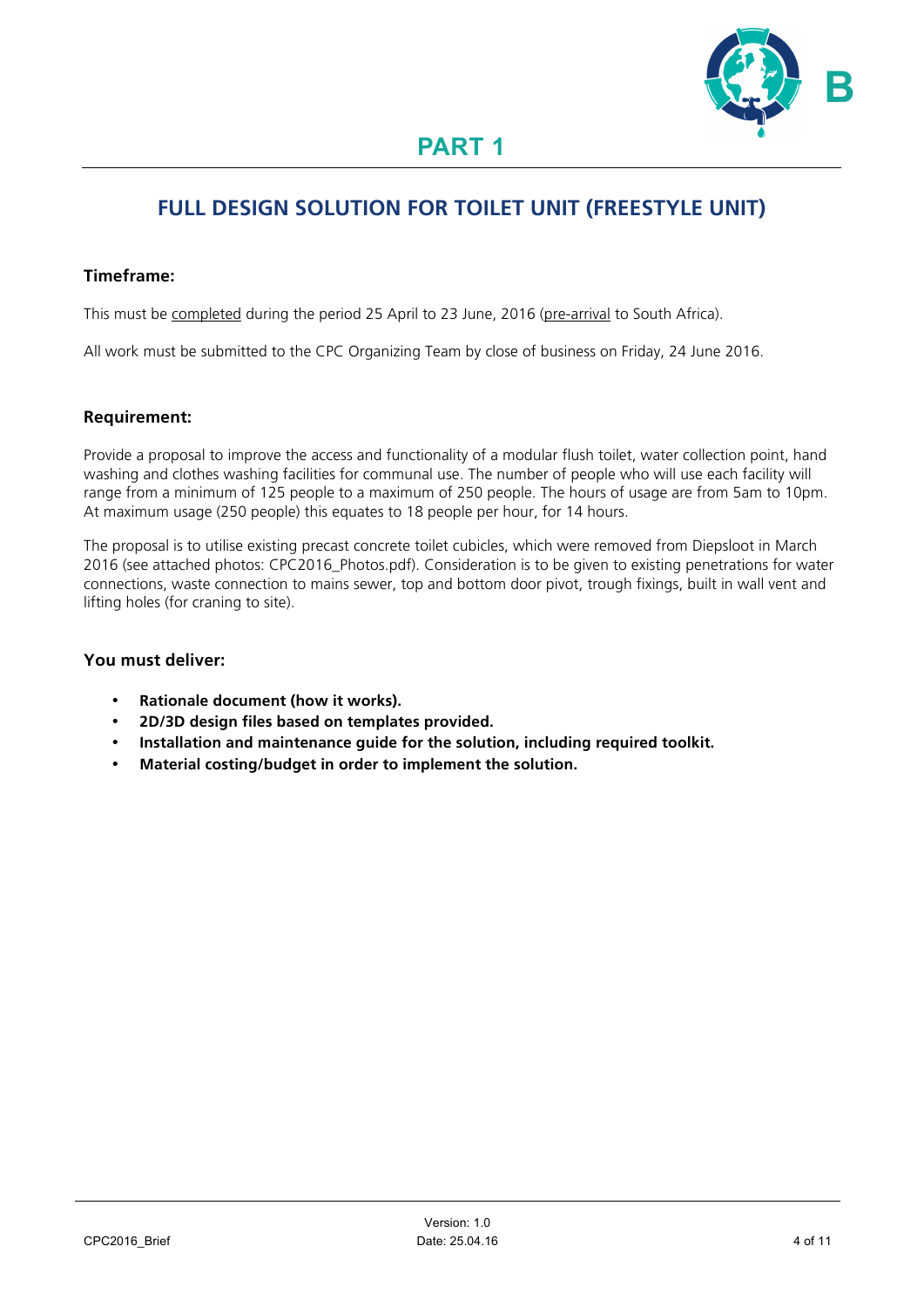

# **PART 1** (CONTINUED)

# **Each unit, as a minimum, must provide residents access to the following facilities:**

# **1) Flush toilet**

#### **You must ensure:**

- Connection is provided for mains sewer.
- A stop valve for the toilet cistern is installed to allow the cistern to be turned off for maintenance.
- There is an external inspection opening for maintaining the toilet drain.
- Drains are minimum 100mm diameter in ground, with reduced drain sizes for troughs rising only above floor / ground level and where they are accessible.
- Vent pipes are securely fixed.
- The pan is properly bedded and securely fixed to the floor.
- Cistern and pipes are securely fixed to the wall.

## **You should also consider:**

- Providing a place to store toilet cleaning equipment.
- The toilet facility design uses locally available materials. If not, explain the supply chain for making materials available.

## **2) Door and Lock**

#### **You must ensure:**

- There is a door that provides privacy, that is robust, that is fitted with a privacy lock that can be unlocked from the outside in an emergency, and that can be padlocked from the outside at night.
- The door provides the cubicle with natural light and ventilation.

#### **You should also consider:**

The door design uses locally available materials. If not, explain the supply chain for making materials available.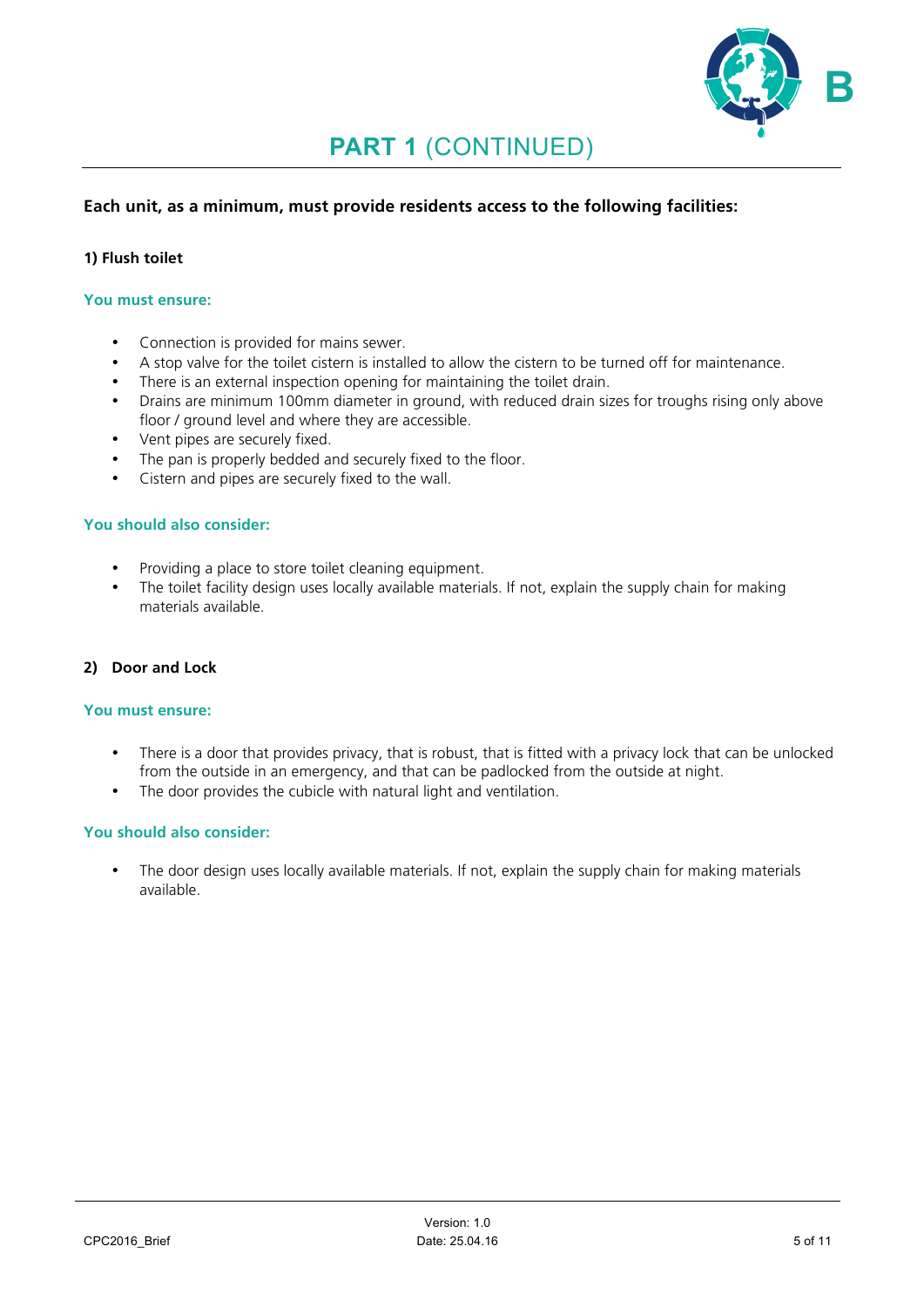

## **3) Water collection point**

- **a) Allow residents to fill a 20lt water container** (300mm diameter and 400mm deep)
- **b) Allow residents to wash hands after using the toilet**

## **c) Allow residents to wash clothes**

## **You must ensure:**

- There is a hand washing facility, either a basin or trough, immediately outside the toilet cubicle.
- There are tap/s for filling 20lt water containers.
- There is a waste outlet for emptying large tubs of grey water.
- There is a securely mounted laundry trough.
- That all parts of the selected tap, including the handle, are made of durable materials suited to local water conditions.
- Inlet of tap is  $1/2$ " male thread.
- Tap ware is standardised for easy maintenance.

#### **You should also consider:**

- Benefits of anti-vandal tap handles that are less likely to work loose and fall off the fitting.
- Using a chain to secure the trough/basin plug.<br>• Providing a soap holder or shelves for washing
- Providing a soap holder or shelves for washing powder, near the trough but out of reach of children.

# **Finally, each Modular unit is to be fitted with water meters and data loggers (supplied) for monitoring water usage**

#### **You must ensure:**

- Separate water meters are fitted to the water supply of the cistern and to the water collection point.
- There is provision for securely mounting a data logger (approx. size 250 x 150 x 100mm), within 500mm of the water meters.

## **Note:**

Your solutions should be realistic: achievable to build within one day intensive work onsite during the CPC and acknowledging similar variables as those typically experienced by 'residents and users'. This process must be clearly explained in your Rationale.

If your design uses materials or parts that are not readily available, locally, you must outline the respective supply chain(s) that *would* make them realistically available (e.g. for ongoing maintenance).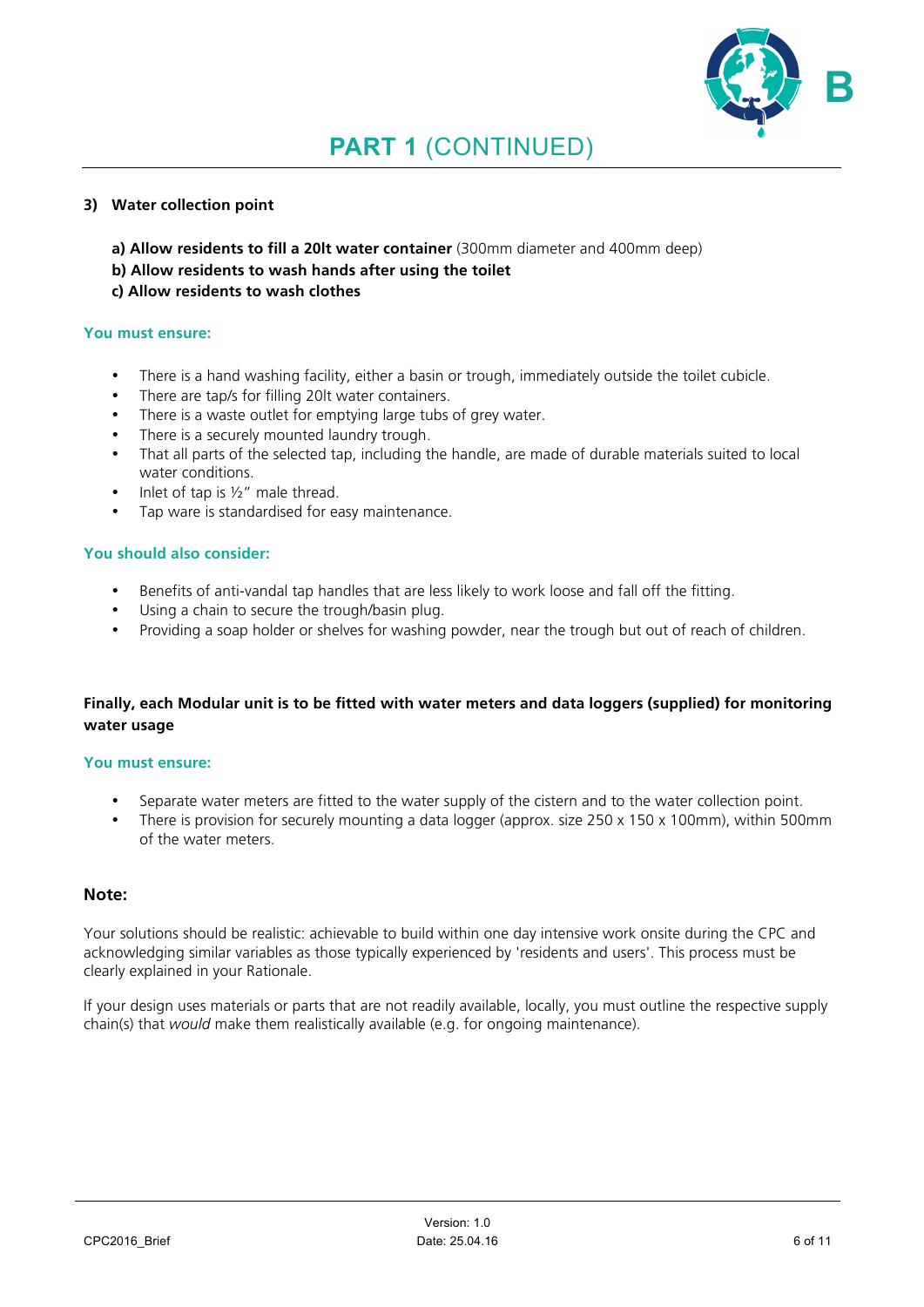

# **Indication of Costs:**

Cost per toilet unit, as confirmed during WASSUP-Healthabitat Sanitation Studio project in March 2016:

|                               | <b>QTY. PER TOILET</b> | <b>COST (EACH)</b> | <b>TOTAL COST</b> |
|-------------------------------|------------------------|--------------------|-------------------|
| Concrete unit                 | 1                      | ZAR 2,971.75       | ZAR 2,971.75      |
| Concrete Trough               | $\mathbf{1}$           | ZAR 203.14         | ZAR 203.14        |
| Cistern                       | 1                      | ZAR 798.00         | ZAR 798.00        |
| Tap                           | 1                      | ZAR 36.48          | ZAR 36.48         |
| Delivery Pennyware            | 1                      | ZAR 42.86          | ZAR 42.86         |
| Flexible connector to cistern | 1                      | ZAR 32.72          | ZAR 32.72         |
| Nipple 1/2"                   | 7                      | ZAR 3.00           | ZAR 21.00         |
| Elbow F-F 1/2"                | 5                      | ZAR 6.05           | ZAR 30.25         |
| Elbow M-F 1/2"                | 4                      | ZAR 6.05           | ZAR 24.20         |
| Union $\frac{3}{4}$ "         | $\overline{4}$         | ZAR 40.50          | ZAR 162.00        |
| Water Metres (Kent) 3/4"      | $\overline{2}$         | ZAR 355.95         | ZAR 711.90        |
| Reducing bush 3/4" x 1/2"     | $\overline{4}$         | ZAR 5.90           | ZAR 23.60         |
| Tee $\frac{1}{2}$ "           | 1                      | ZAR 7.68           | ZAR 7.68          |
| Thread tape                   | $\overline{2}$         | ZAR 5.80           | ZAR 11.60         |
| Pan                           | $\mathbf{1}$           | ZAR 290.00         | ZAR 290.00        |
| PVC solvent cement            | 1                      | ZAR 10.00          | ZAR 10.00         |
| Isolation valve 1/2"          | 1                      | ZAR 90.00          | ZAR 90.00         |
| Horn bend 100mm               | $\mathbf{1}$           | ZAR 73.70          | ZAR 73.70         |
| Screws for Pan                | $\overline{4}$         | ZAR 6.25           | ZAR 25.00         |
| Epoxy for Pan                 | 0.1                    | ZAR 490.00         | ZAR 49.00         |
| Pipe clamps to wall           | 1                      | ZAR 50.00          | ZAR 50.00         |
| Pan collar                    | 1                      | ZAR 40.32          | ZAR 40.32         |
| S' Trap                       | $\mathbf{1}$           | ZAR 62.40          | ZAR 62.40         |
| 20mm Gal pipe 6m              | 0.2                    | ZAR 130.50         | ZAR 26.10         |
| Threading oil                 | $\mathbf{1}$           | ZAR 5.00           | ZAR 5.00          |
| 110mm PVC pipe                | 0.5                    | ZAR 74.40          | ZAR 37.20         |
| Vent valve                    | 1                      | ZAR 42.40          | ZAR 42.40         |
| 40mm PVC pipe                 | $\mathbf{1}$           | ZAR 25.32          | ZAR 25.32         |
| Pan connector                 | 1                      | ZAR 49.59          | ZAR 49.59         |
| PVC Reducer 40mm-110mm        | $\mathbf{1}$           | ZAR 52.44          | ZAR 52.44         |
| Polyfiller                    | 0.1                    | ZAR 120.00         | ZAR 12.00         |
|                               |                        |                    |                   |
|                               |                        | <b>TOTAL</b>       | ZAR 5,992.64      |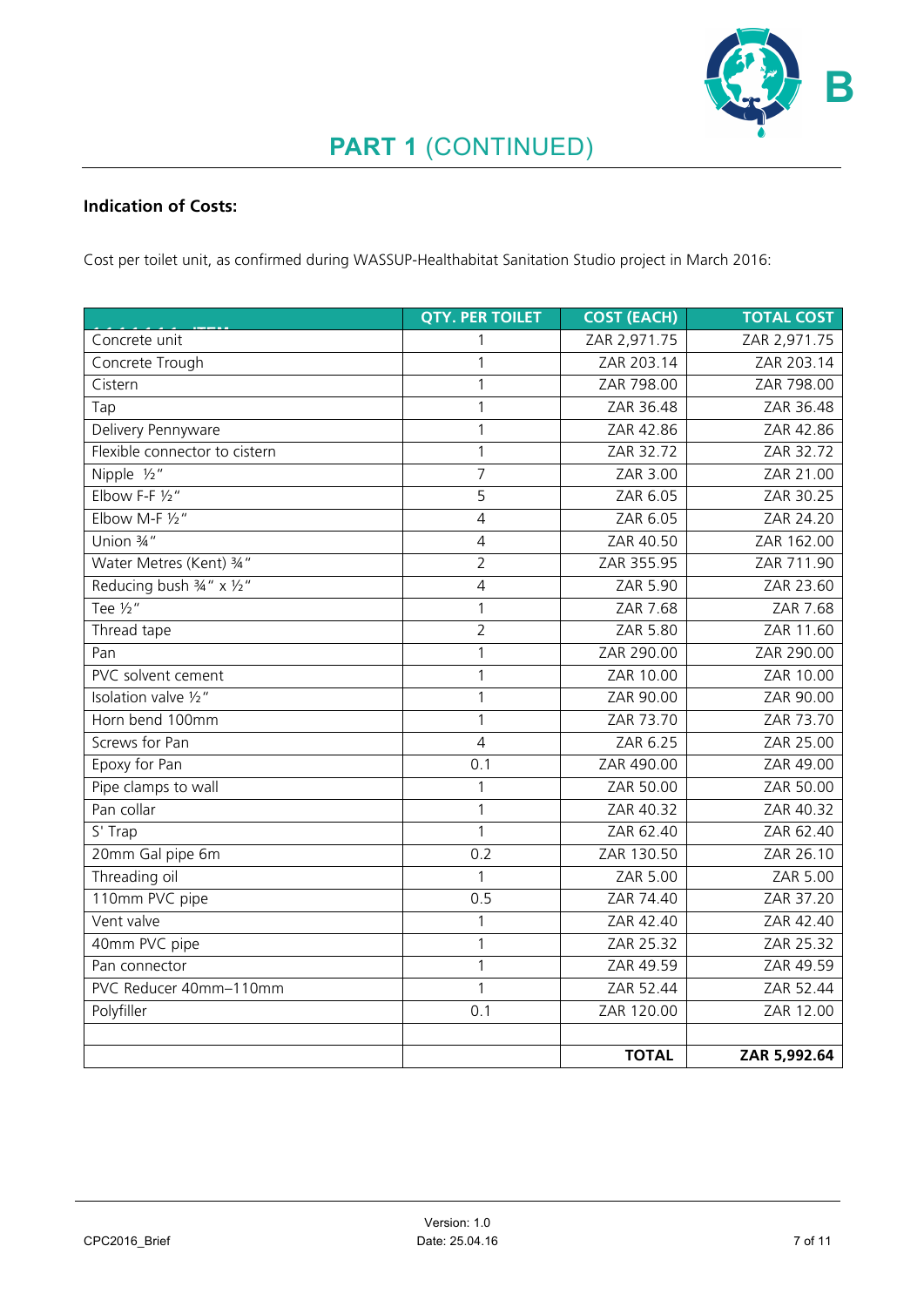

# **TOILET UNIT CONSTRUCTION**

# **Timeframe:**

This must be completed during days 1–3 (Sun 10 to Tue 12 July, 2016).

## **Requirement:**

Construct your freestyle design in a predetermined used concrete unit at the CPC Hub.

Teams will be assessed for the quality and robustness of the fixings for all install items (e.g. pans, pipework, doors, cisterns, troughs, tap ware etc.)

On completion all units will be pressure tested, and teams will be assessed for leaks in water supply pipes, in addition to leaks in cisterns, troughs etc.

## **You must deliver:**

• **A functioning toilet upgrade, based on your freestyle design.**

# **Consider:**

Poor quality construction is a large cause of toilet failure in Diepsloot. This part of the CPC will examine the quality of construction used by each team during the fit-out of each freestyle modular toilet unit.

#### **Note:**

Teams may bring their own tools with them, if desired.

Teams may also bring their own materials for their freestyle unit, including door lock, pan, cistern, isolation valve, tap and water meter.

The Organizing Team are on hand to discuss tools and materials in the lead-up to the event.

Teams should consider the availability of these tools or materials for future construction and, most importantly, ongoing maintenance.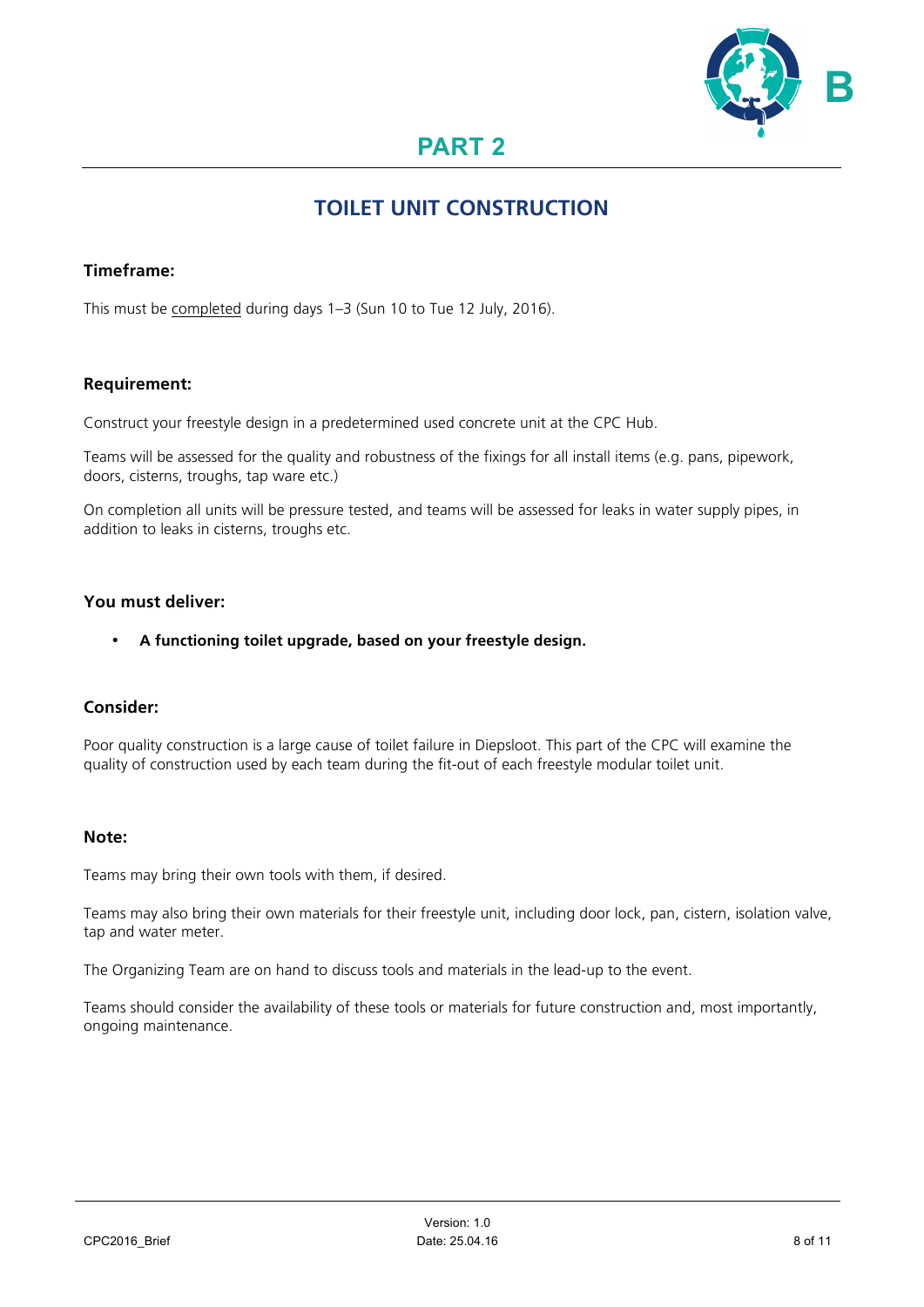

# **DIEPSLOOT PRESENTATION**

# **Timeframe:**

This must be completed during the period 25 April to 23 June, 2016 (pre-arrival to South Africa).

All work must be submitted to the CPC Organising Team by close of business on Friday, 24 June 2016.

The design solution/proposal will be delivered to WASSUP and other local residents/users at the start of day 2 (Mon 11 July, 2016).

# **Requirement:**

Each Team will be given 20 minutes to present, followed by 10 minutes for questions, answers and discussion on their proposal. All Teams will be present throughout this process.

# **You must deliver:**

- **A one-page outline for Judges, explaining your Team presentation plan and structure.**
- **A max. Twenty-minute presentation by your Team to WASSUP and other local residents/users, explaining your design solution for the toilet facility.**

## **Note:**

WASSUP, taking into account the freestyle solutions presented by each individual Team, will identify the best collaborative design. Teams will then work together to build this solution on day 3 (Tue 12 July, 2016). Each Team will install their freestyle unit plus their collaborative design unit in Diepsloot during the remaining days (see page 10).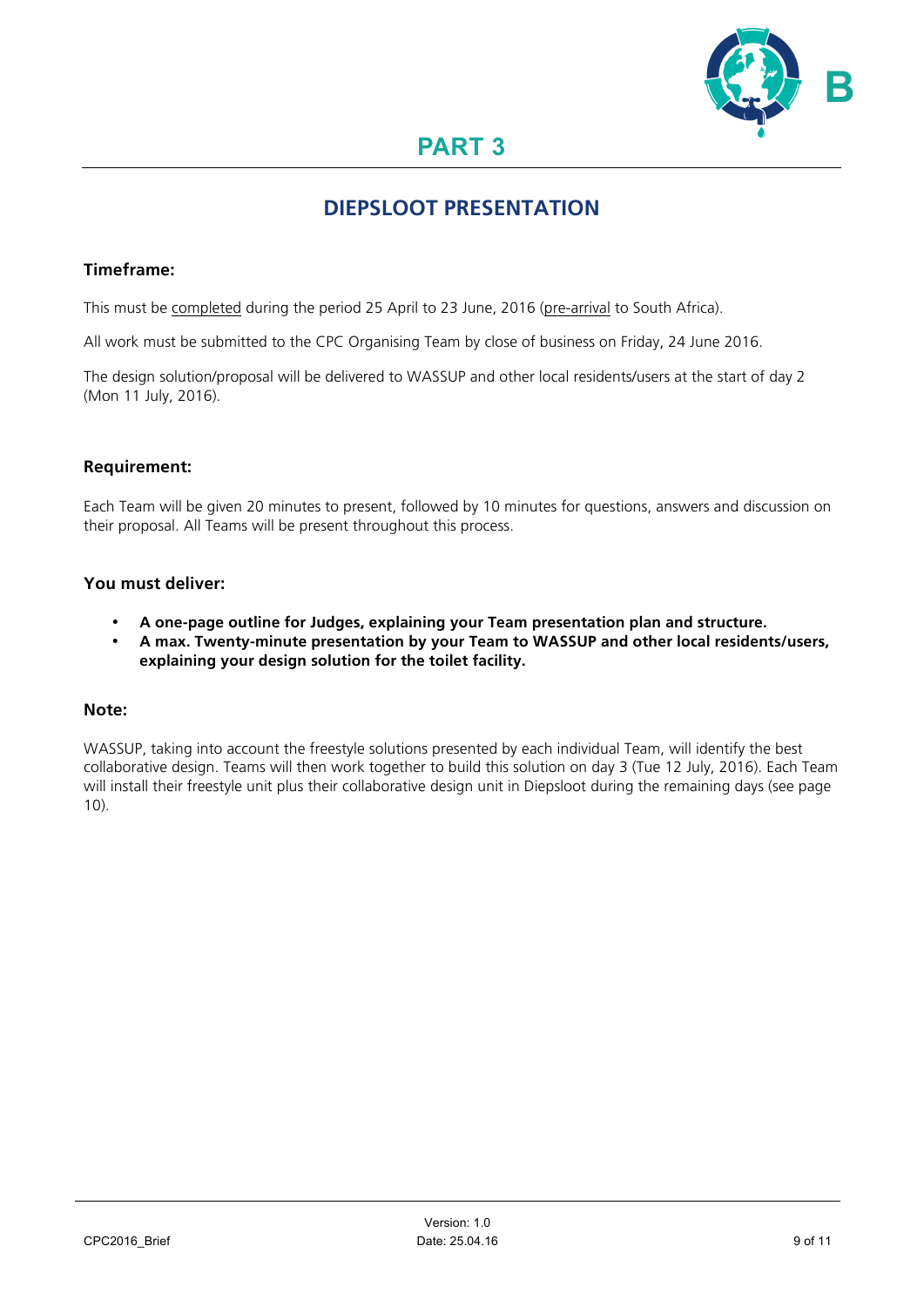

# **ONSITE INSTALLATION**

# **Timeframe:**

This must be completed during days 4–6 (Wed 13 to Fri 15 July, 2016).

# **Requirement:**

Teams will collaborate with WASSUP to install newly upgraded units at predetermined sites around Diepsloot.

Tasks will include, but are not limited to:

- Removing old units from predetermined site.<br>• Disconnecting waste to units
- Disconnecting waste to units.
- Capping off water supply.
- Levelling the base for new units.
- Placing units on pads.
- Connecting water supply to units.
- Connecting waste to unit.<br>• Testing all operations of un
- Testing all operations of units.<br>• Levelling ground in the area are
- Levelling ground in the area around the units.

All works will be supervised by a member of the CPC Organizing Team.

# **Note:**

For safety on site, a limit of four Team Members and one Team Leader for the installation will be imposed.